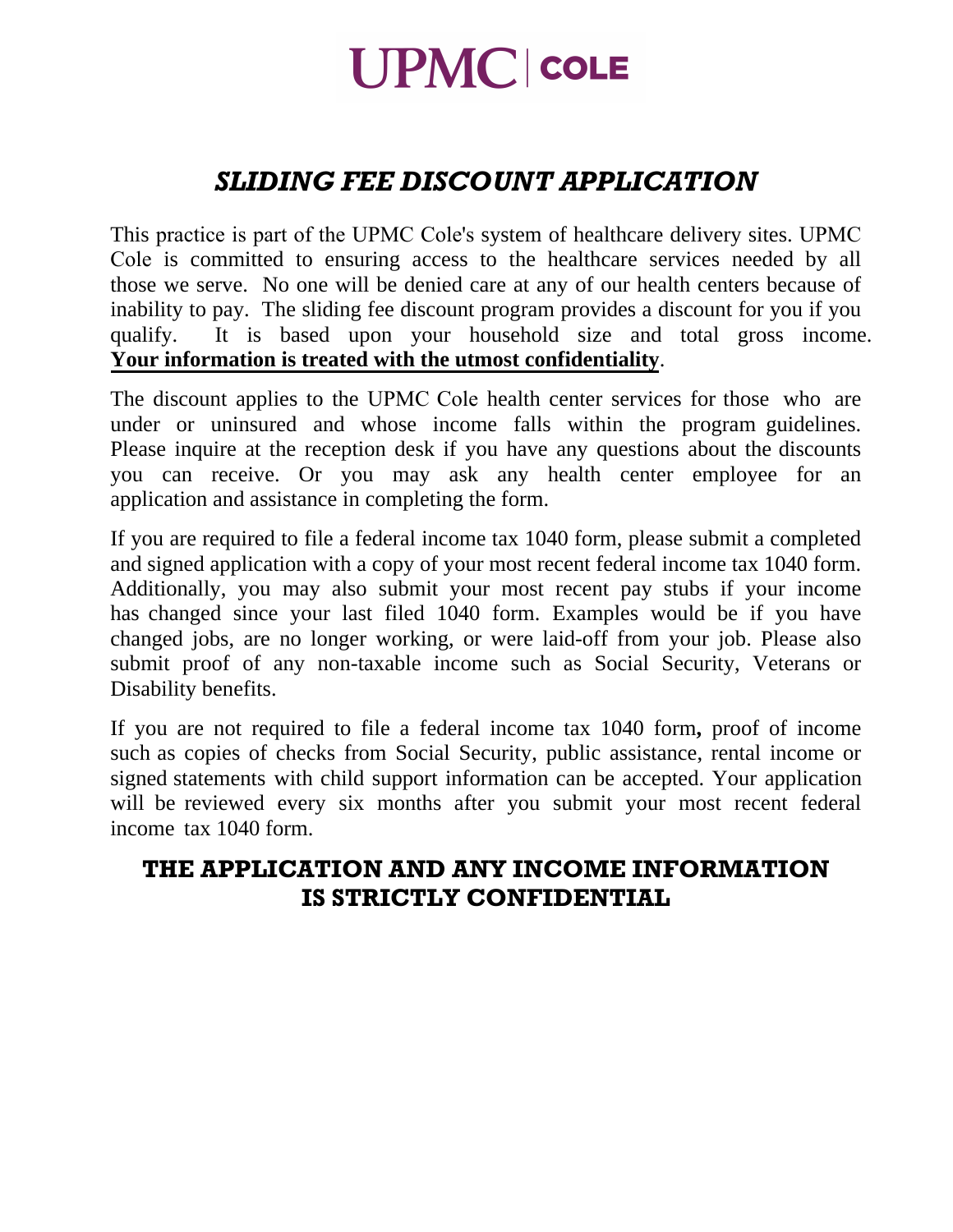| <b>UPMC Cole</b><br><b>Physician Network</b>                                                                           | <b>Physician Office Use Only:</b><br>Physician_____________________ |                                                                         |
|------------------------------------------------------------------------------------------------------------------------|---------------------------------------------------------------------|-------------------------------------------------------------------------|
| <b>Sliding Fee</b><br>Application                                                                                      |                                                                     | Resident of PA? ______ Applied for MA? ______<br>Covered by WC or Auto? |
| <b>Confidential Patient</b><br>Income Information                                                                      |                                                                     | Yearly Income: Family Size                                              |
|                                                                                                                        |                                                                     |                                                                         |
|                                                                                                                        |                                                                     |                                                                         |
|                                                                                                                        | City                                                                | State Zip                                                               |
| Employer:______________________________Employer'sAddress:________________________                                      |                                                                     |                                                                         |
|                                                                                                                        |                                                                     |                                                                         |
| Is Your Spouse Employed? ________________ Spouse's Employer: ____________________<br><b>Spouse Employer's Address:</b> |                                                                     | Phone:                                                                  |

**List ALL household members and/or dependents (INCLUDING YOURSELF), their birth dates and income:** 

| <b>NAME</b> | <b>BIRTH</b> | <b>EMPLOYED</b> |    | Are you                      | <b>Monthly</b><br><b>Income</b> |
|-------------|--------------|-----------------|----|------------------------------|---------------------------------|
| <b>DATE</b> |              | <b>YES</b>      | NO | applying for<br>this person? |                                 |
|             |              |                 |    |                              |                                 |
|             |              |                 |    |                              |                                 |
|             |              |                 |    |                              |                                 |
|             |              |                 |    |                              |                                 |
|             |              |                 |    |                              |                                 |
|             |              |                 |    |                              |                                 |
|             |              |                 |    |                              |                                 |
|             |              |                 |    |                              |                                 |
|             |              |                 |    |                              |                                 |
|             |              |                 |    |                              |                                 |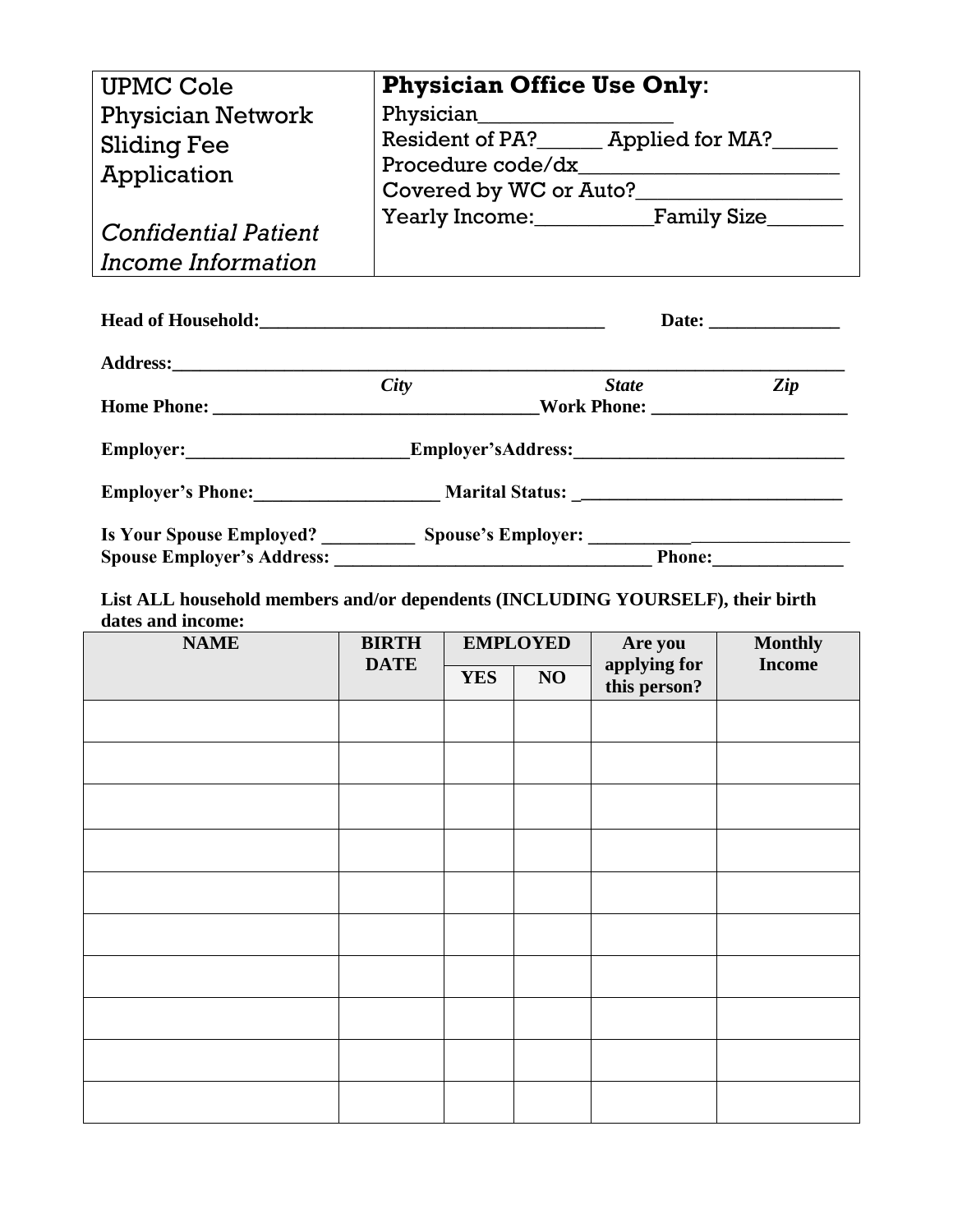\* ATTACH A COPY OF LAST YEAR'S FEDERAL 1040 TAX FORM. YOU MAY SUBMIT W2'S AND PAY STUBS IF YOUR INCOME HAS CHANGED SINCE YOUR LAST RETURN. (example: if you changed jobs, were laid-off or are no longer working.)

Are you or any member of your household self-employed? YES NO

**If yes, please specify type of business and income after expenses** *AND* **attach a copy of last year's complete 1040 Tax Return :** 

**Business Name: \_\_\_\_\_\_\_\_\_\_\_\_\_\_\_\_\_\_\_\_ Business Address: \_\_\_\_\_\_\_\_\_\_\_\_\_\_\_\_\_\_\_\_\_\_\_\_\_\_\_\_\_**

**Annual Income: \_\_\_\_\_\_\_\_\_\_\_\_\_\_\_\_\_\_\_\_\_\_\_\_\_\_\_\_\_\_\_\_\_** 

### **PLEASE LIST OTHER SOURCES OF INCOME, IF ANY:**

| <b>SOURCE</b>                | <b>YES</b> | NO | <b>AMOUNT</b> | PER WEEK,<br><b>MONTH OR</b> |
|------------------------------|------------|----|---------------|------------------------------|
|                              |            |    |               | <b>YEAR</b>                  |
| Unemployment                 |            |    |               |                              |
| <b>Compensation</b>          |            |    |               |                              |
| <b>Social Security</b>       |            |    |               |                              |
| <b>Disability Benefits</b>   |            |    |               |                              |
| <b>Worker's Compensation</b> |            |    |               |                              |
| <b>Veterans Benefits</b>     |            |    |               |                              |
| <b>Alimony</b>               |            |    |               |                              |
| <b>Child Support</b>         |            |    |               |                              |
| <b>Pension</b>               |            |    |               |                              |
| <b>Interest</b>              |            |    |               |                              |
| <b>Dividends</b>             |            |    |               |                              |
| <b>Rental Income</b>         |            |    |               |                              |
| <b>Estate/Trusts</b>         |            |    |               |                              |
| Other:                       |            |    |               |                              |

#### **I CERTIFY THAT THE ABOVE INFORMATION IS CORRECT AND ALL SOURCES OF INCOME REQUIRED HAVE BEEN REPORTED. I FURTHER UNDERSTAND THAT I NEED TO REPORT ANY INCOME CHANGES AS IT OCCURS AND WILL BE REQUIRED TO UPDATE MY APPLICATION EVERY SIX MONTHS EVEN IF NO CHANGES OCCUR.**

| <b>Signed</b> |  |
|---------------|--|
| Wi            |  |